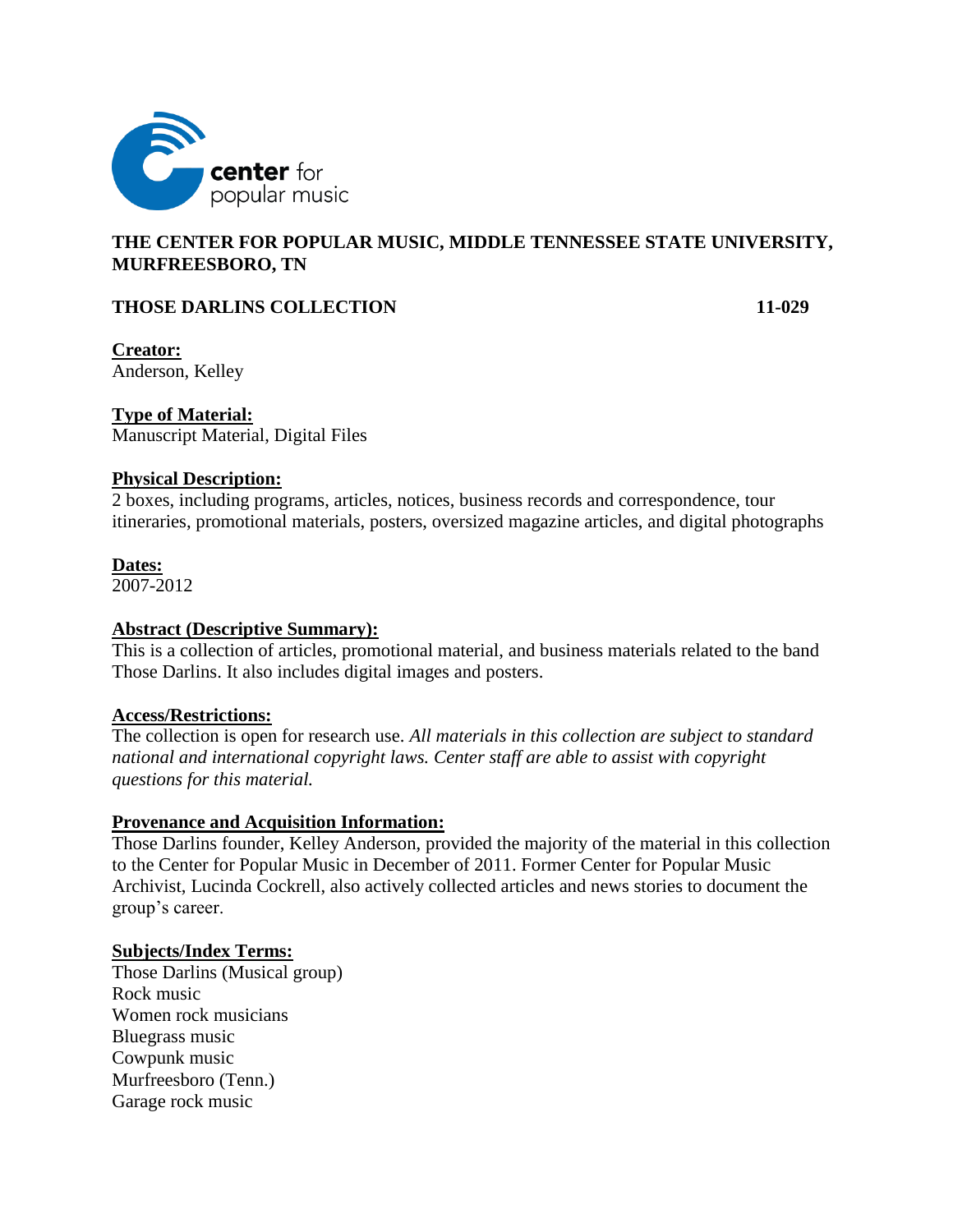# **THOSE DARLINS COLLECTION 11-029**

### **Agency History/Biographical Sketch:**

In 2006, Kelley Anderson met Jessi Zazu and Nikki Kvarnes at the Southern Girls Rock and Roll Camp in Murfreesboro, Tennessee. Together they formed Those Darlins, a band covering rock & roll, country, bluegrass, and garage rock under its own label, Oh Wow Dang Records. After ten years of touring and producing albums, the group disbanded in 2016. They played their last show at Baby's All Right in Brooklyn, New York. Band members include: Kelley Anderson (bass), Jessi Zazu (guitar), Nikki Kvarnes (ukulele), and Linwood Regensburg (drums).

Sources:

[http://pancakesandwhiskey.com/2016/03/21/those-darlins-nail-their-last-show-ever-at-babys-all](http://pancakesandwhiskey.com/2016/03/21/those-darlins-nail-their-last-show-ever-at-babys-all-right/)[right/](http://pancakesandwhiskey.com/2016/03/21/those-darlins-nail-their-last-show-ever-at-babys-all-right/) <http://tenminuteinterviews.com/those-darlins/>

### **Scope and Content:**

This manuscript collection contains online article print-outs, notices, tour schedules, album/song release information, and promotional material for Those Darlins. The collection also includes performance announcements, discography, posters, and oversized news and magazine articles about the band. Dates of materials range between 2007 and 2012.

This collection also includes digital files, including 17 digital images and a document linking to online articles about the band.

| <b>Description</b>                                                                    |
|---------------------------------------------------------------------------------------|
|                                                                                       |
|                                                                                       |
| <b>Manuscript Materials</b>                                                           |
|                                                                                       |
| Articles and notices                                                                  |
| Folder <sub>2</sub>                                                                   |
| Promotional materials                                                                 |
| Tour itinerary, business records,                                                     |
| correspondence                                                                        |
|                                                                                       |
| Miscellaneous (includes ink)                                                          |
| sketches)                                                                             |
| <b>Oversized Manuscripts</b>                                                          |
| Posters; oversized magazine and<br>newspaper articles (Nashville Scene,<br>Sidelines) |
|                                                                                       |

### **Materials Cataloged Separately:**

Per Center policy, certain formats are filed and cataloged separately for accessibility. Examples